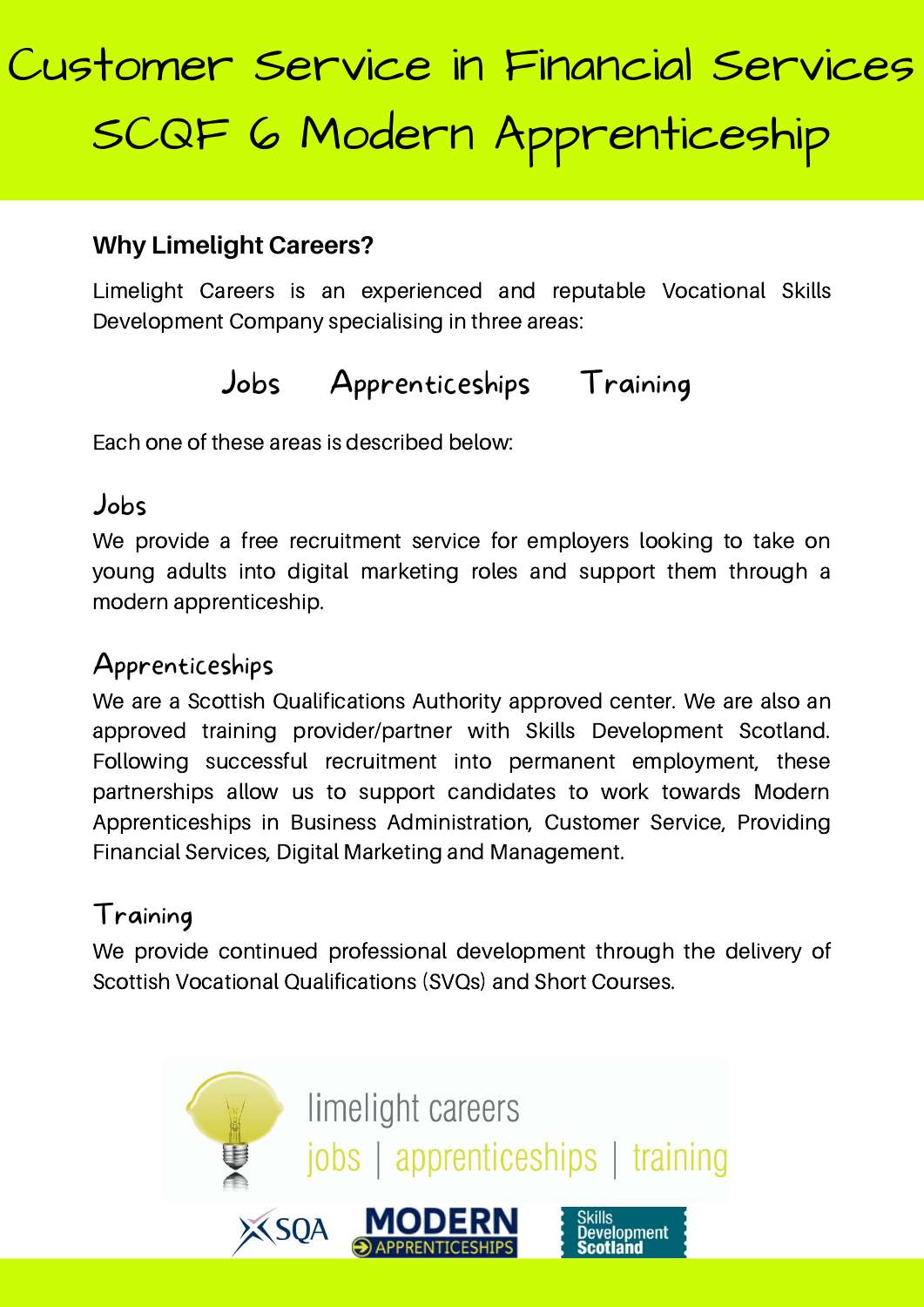#### **About this qualification**

This qualification covers areas such as customer service, financial documentation, customer complaints, developing professional relationships and supporting continuous improvement in the financial services sector.

#### **How is the qualification funded?**

Funding is available for all employees of all ages. Full funding contribution is paid by SDS for employees who are aged 16 – 24. For those who are disabled and careexperienced, this is extended up to and including age 29.



#### **Who pays the apprentice?**

Like any other employee of your business, you'll pay the Modern Apprentice's wages. This is not set, but we do encourage all employers to pay the living wage.

#### **The qualification is suitable for:**

- **current employees in the financial services sector**
- learners who may have just left school
- mature candidates who may have been out of education for some time
- individuals who are currently in employment and who wish to obtain a formal qualification
- employers who wish their employees to obtain a recognised qualification

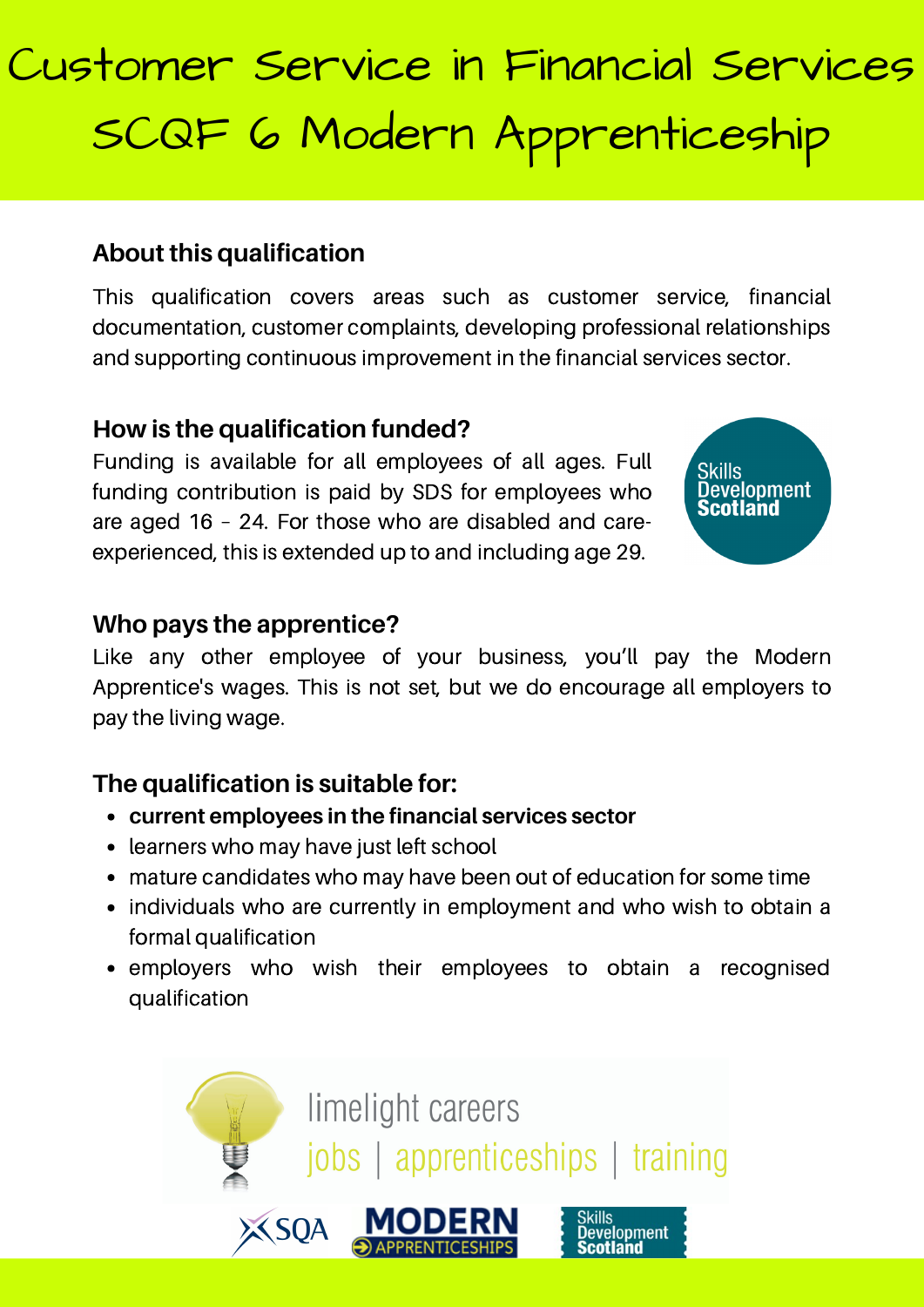**The qualification includes:**



jobs | apprenticeships | training

**Development** 

**Scotland**